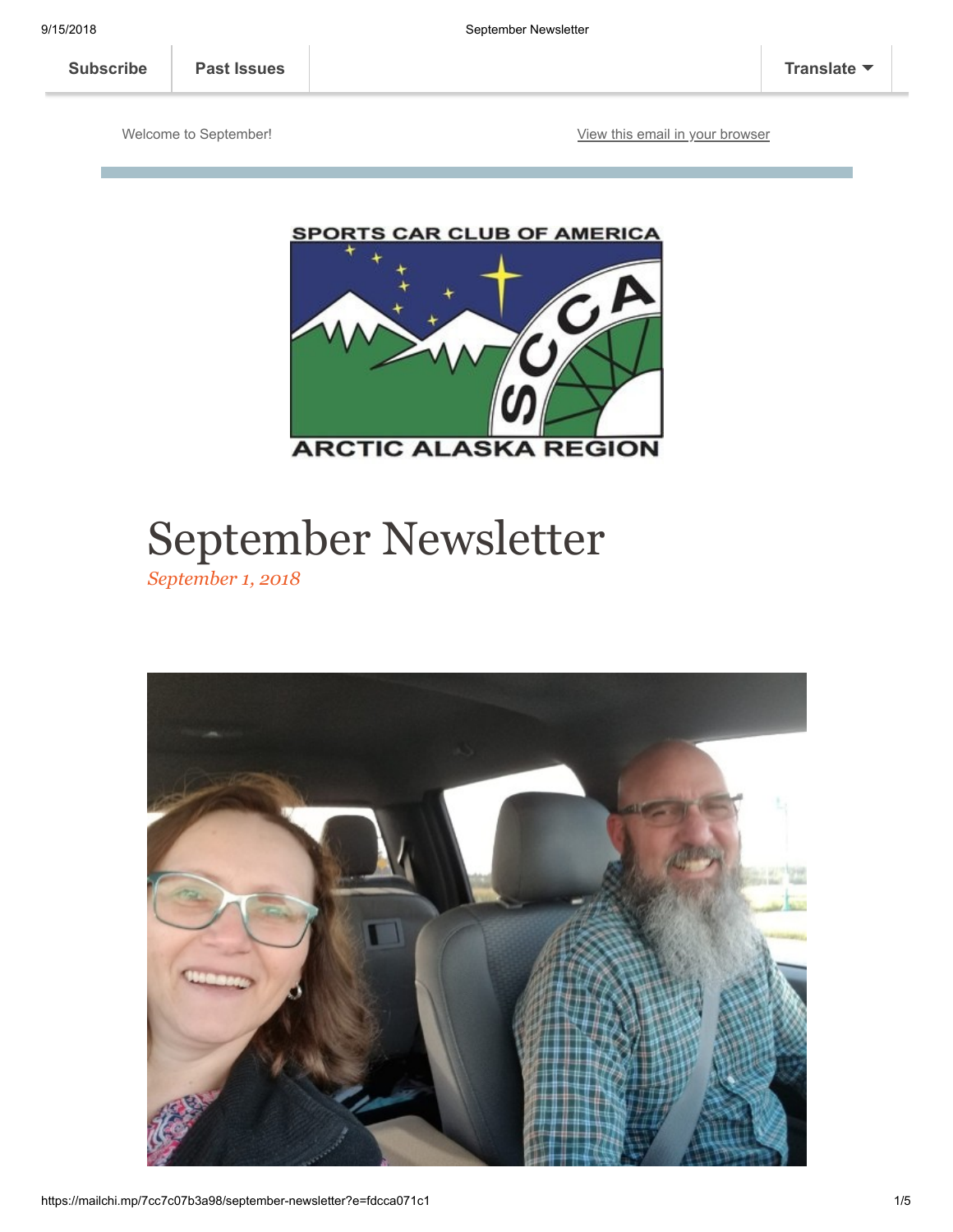*Photo by Cookie Monster Pearson*

## **A word from the Regional Executive**

Hi all,

The end of the summer is headed our way, and this month brings us our last Solo events of 2018. Terrance and Becky Pearson are currently headed south to represent the Region and compete at the 2018 TireRack Solo National Championships, so we wish them safe travels and fun, fast times. This year the Solo Nationals raised the entry cap to 1400 competitors, making it one of the largest amateur motorsports event in the world. It's been a few years since I was at a Solo Nationals, and I still want to go back. The cars and the competition are pretty incredible to see, but even better than that is the sense of camaraderie and family you get from hanging out with 1400 other people with the same goofy hobby. It's a ton of fun, and I highly recommend going if you get the chance.

Some of you saw an email last week sent out through MotorsportReg, asking competitors in this season's Solo season for their input about a potential rule change. The results are in, and this will be discussed and decided at the next meeting so we can get the info out prior to our last event weekend. And if you're itching to chase some cones before our last events of the season, the Alaska Sports Car Lions Club has their road racing and time trials events at Tanacross this weekend, and the Porsche Club of Alaska has an autocross at Bartlett High School on September 9.

Kent Hamilton RE

## **Editor's Notes**

Where did the summer go? It seems like it was just yesterday that we were planning the season out, and now it is almost over.

Things are heating up in this year's championship, with less than five points separating **Terrance Pearson**, the current champ, with **Chad Barnes**, the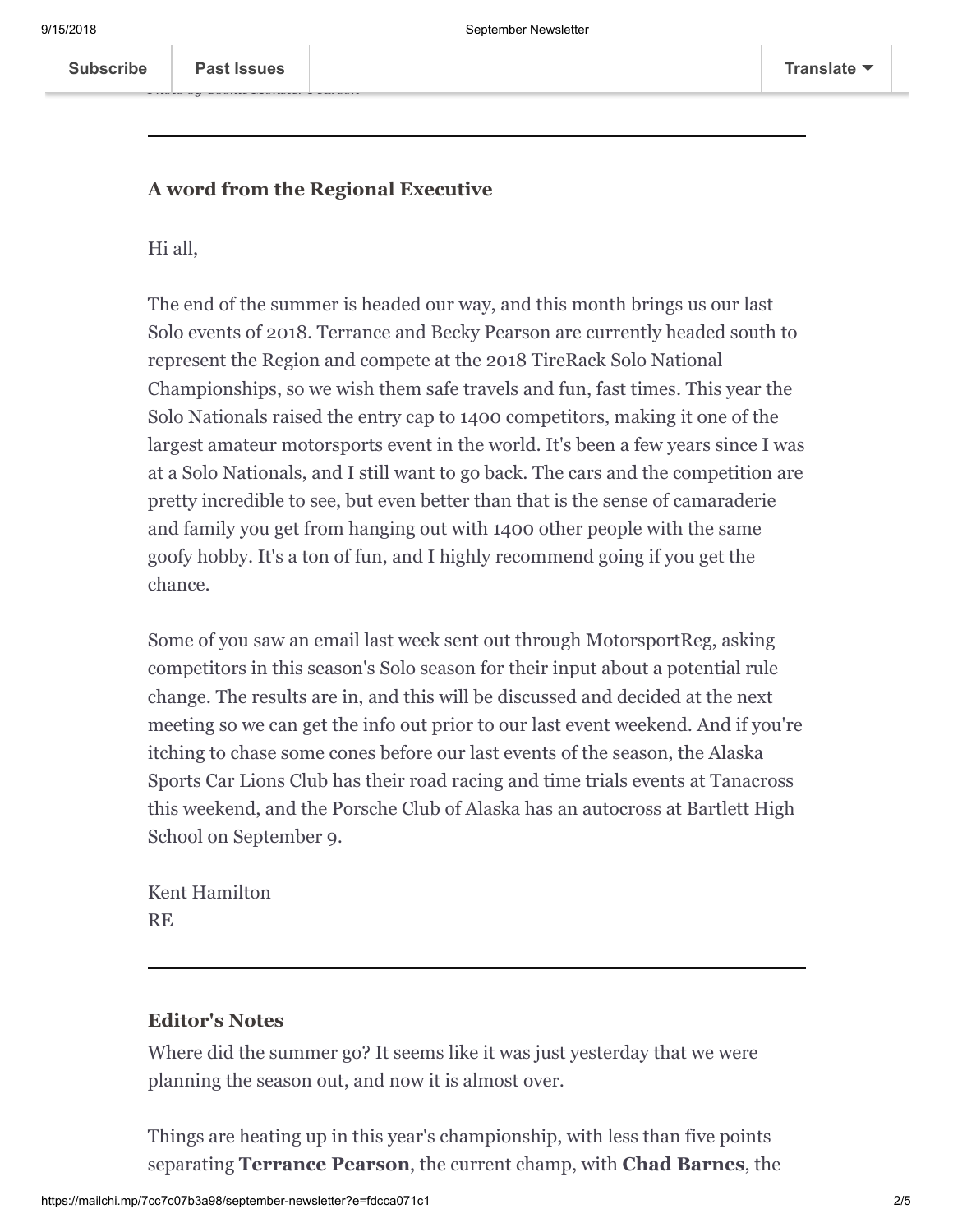much harder to predict. Speaking of the geographic rule, the board will make a decision to untangle that Gordian knot this coming Wednesday, at the regular monthly meeting. Thank you to all who voted, I hope we can figure this out in a way that's fair.

Open Class, but uncertainty about the geographic rule make that class' outcome

cu[rrent points leade](https://us16.campaign-archive.com/home/?u=319895ea507374e1f06a6b74b&id=37bb9b9bfb)r in Expert Class. **Post Leader in Expert Class. In Expert** Class. **Points is currently leading in Expert** Class. **A** 

With the autocross season coming to a close, the discussion turns to wintertime pursuits. Our RallyCross Steward, **VJ Maisonet**, has taken time away from being a new dad to write the report below. For myself, I'm happy to say that I'm back on **Team Loyale** for the coming rallycross season, hoping to prove that you don't need much money, or devotion to person comfort, to have fun with cars during the long Alaskan winters.Thanks to **Levi Betz** for bringing me back on board. We are still searching for a Road Rally Steward- I know there had been a lot of interest in road rallies, but we just need someone to take this on.

Paul Anderson editor

#### **RallyCross Update**

Rallycrossers! Sadly this is not the update I was hoping for… After some back and forth between the Region and the owners of Capitol Speedway we could not agree on a venue fee that would make it 'worth their wild' without raising our Event Fees to an unreasonable amount. So at the moment there are no Dirt Venues on the horizon. As soon as the holiday weekend is behind us I plan to coordinate with the Lions Sports Car Club on a Calendar for Ice Rallycrosses at Big Lake. So stay tuned for that!

VJ Maisonet RallyCross Steward

# **Arctic Alaska Region 2018 Board of Directors**

**Regional Executive Trustees**

[Kevin Cose](mailto:kcose@gci.net) [Chad Barnes](mailto:cebarnes@kent.edu)